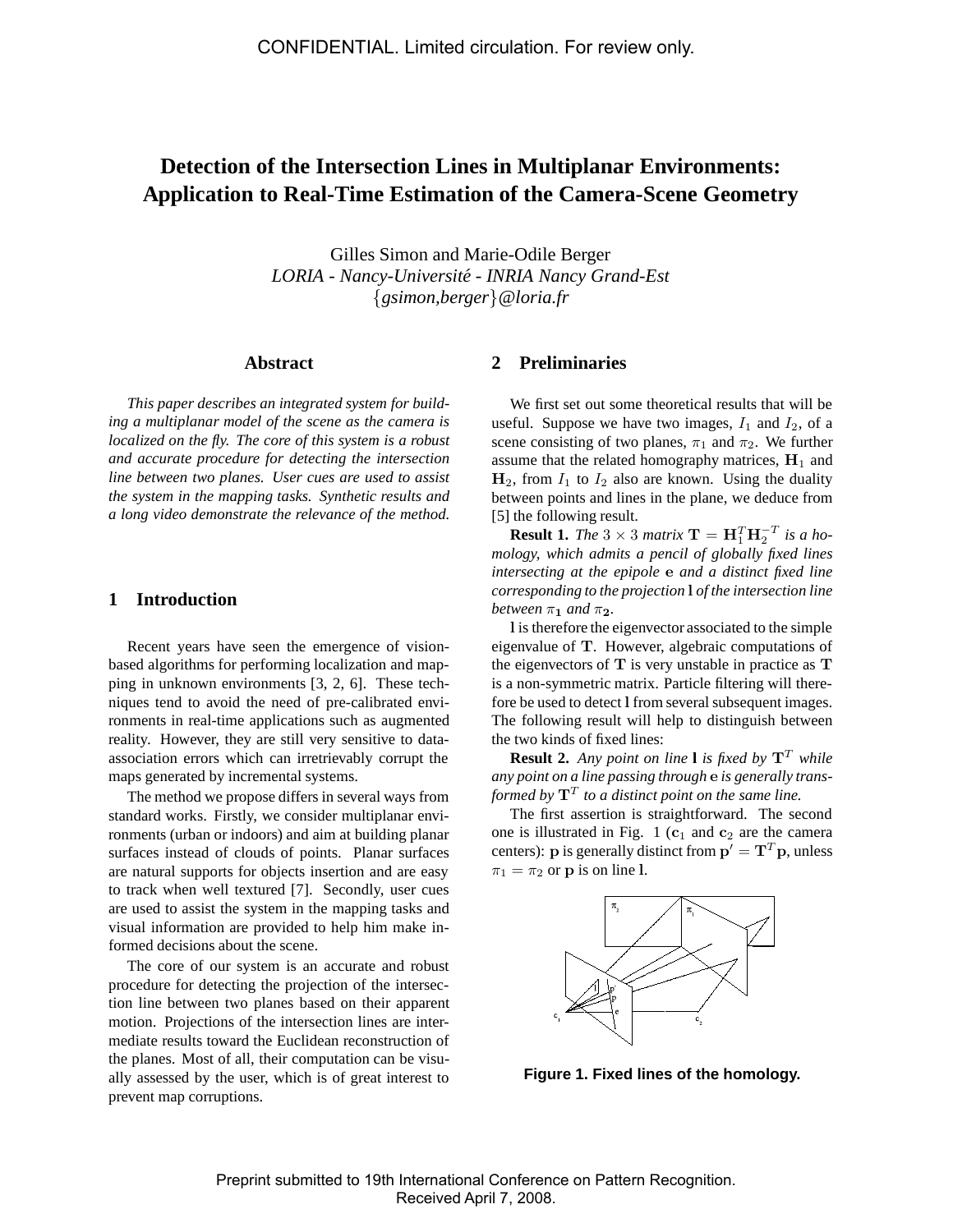

**Figure 2. Images of a synthetic sequence.**

### **3 Particle filtering of the intersection line**

We now assume we are able to compute several pairs of homographies  $H_1^i$ ,  $H_2^i$  between  $I_1$  and subsequent images  $I_i$ . Temporal consistency can therefore be exploited to get an accurate and robust computation of line l. We use particle filtering (PF) which is a well known technique for implementing a recursive Bayesian filter by Monte Carlo simulations [1]. The key idea is to represent the required posterior density function  $p(\mathbf{x}_i|\mathbf{z}_{1:i})$ , where  $\mathbf{z}_{1:i}$  is the set of all available measurements up to time  $i$ , by a set of random samples with associated weights  $w_i^j$ , and to compute estimates based on these samples and weights:

$$
p(\mathbf{x}_i|\mathbf{z}_{1:i}) \approx \sum_{j=1}^N w_i^j \delta(\mathbf{x}_i - \mathbf{x}_i^j), \sum_{j=1}^N w_i^j = 1.
$$
 (1)

We implement the generic PF according to the framework described in [1]. Resampling is used whenever a significant degeneracy is observed (i.e., when the effective sample size  $N_{eff}$  falls below some threshold  $N_t$ ). Our implementation has the following characteristics:

(i) particles are homogeneous coordinates of lines. The first mode of distribution (1) is taken as the estimated line  $l$  (in image 1) at time *i*. Initially, the particles are uniformly distributed inside the largest ellipse  $E$  contained in the image (Fig.2, first frame);

(ii) the prior  $p(\mathbf{x}_i | \mathbf{x}_{i-1})$  is the normal distribution centered at  $x_{i-1}$  with covariance matrix V (V =  $diag<sup>2</sup>([0.01, 0.01, 5])$  in our experiments); the importance density is the prior;

(iii) the likelihood density at time  $i$  is given by:

$$
p(z_i|\mathbf{x}_i) = p(z_i^g|\mathbf{x}_i)p(z_i^p|\mathbf{x}_i),
$$

where  $z_i^g$  and  $z_i^p$  are (assumed independent) geometric and (resp.) photometric measurements we now detail.

*Geometric likelihood.* Measuring "how fixed" a line is when transformed by  $T$  provides a geometric measure of the likelihood of the related particle. In order not to confuse between the two kinds of fixed lines of T and according to Result 2, we actually measure the fixity of some points on the line. In practice, we found enough discriminant to measure the fixity of the intersection points  $\mathbf{p}_1$  and  $\mathbf{p}_2$  of the line with the ellipse  $\mathcal{E}$ :

$$
p(z_i^g|\mathbf{x}_i) = \exp\left(-\frac{D^2}{2\sigma_g^2}\right), D = \frac{1}{2}\sqrt{\sum_{k=1}^2 ||z(\mathbf{p}_k) - z(\mathbf{T}^T \mathbf{p}_k)||^2}
$$

where  $\|\cdot\|$  denotes the L2 norm of a vector,  $z([x,y,z]^T) = [x/z, y/z]^T$  and  $\sigma_g = 3$  in our experiments.

*Photometric likelihood.* Accuracy and convergence of the PF can be increased by also measuring the distance of the particles to the highest gradients of the image. This is done by Sobel filtering, hysteresis thresholding and lines detection using a fast Hough Transform (HT). A significant pruning is obtained by computing a single global HT updated from frame to frame by transferring the line candidates of image  $i$  to image 1, using the homography  $\mathbf{H}_k^i$  $\overline{r}$ ,  $k = 1$  or  $k = 2$ : doing that, only the projections of the lines on plane  $\pi_k$  contribute to the local maxima of the HT (other lines are transferred to unstable coordinates of the HT). Finally, we keep the lines  $\mathbf{m}_i^j$  corresponding to the M greatest local maxima of the HT ( $M = 100$  in our experiments). This leads to:

$$
p(z_i^p | \mathbf{x}_i) = \exp\left(-\frac{D^2}{2\sigma_p^2}\right), D = \frac{1}{2} \min_{j=1}^M \sqrt{\sum_{k=1}^2 (\mathbf{m}_i^j | \mathbf{p}_k)^2}, \quad (2)
$$

where  $(.|.)$  denotes the dot product,  $\mathbf{m}_i^j$  is expressed under the form  $[\cos(\theta), \sin(\theta), -\rho]^T$  and  $\sigma_p = \sigma_g$  in our experiments. This measure benefits from the robustness of the HT and can therefore tolerate partial occlusions of the intersection line.

#### **4 Euclidean reconstruction**

Knowing the projection 1 in  $I_1$  of the intersection line between two planes  $\pi_1$  and  $\pi_2$  and a pair of related homographies  $\mathbf{H}_{1}^{i}$  and  $\mathbf{H}_{2}^{i}$  allows to reconstruct the planes in the view coordinate system. Here and in the rest of the paper, we assume that the camera intrinsic parameters of the camera are known and the image coordinates are affine-transformed using the inverse intrinsic matrix [4].

When the equation of one plane (say  $\pi_1$ ) and the camera motion  $\mathbf{R}$ , t between  $I_1$  and  $I_i$  are known, computation of  $\pi_2$  is straightforward: as shown in Fig. 1,  $\pi_2$  belongs to a sheaf of planes passing through the 3D intersection line between  $\pi_1$  and the plane passing through  $l$  and the camera center  $c_1$ . This is algebraically expressed as:

$$
\Pi_2 = \Pi_1 + \lambda [\mathbf{1}^T \mathbf{0}]^T \tag{3}
$$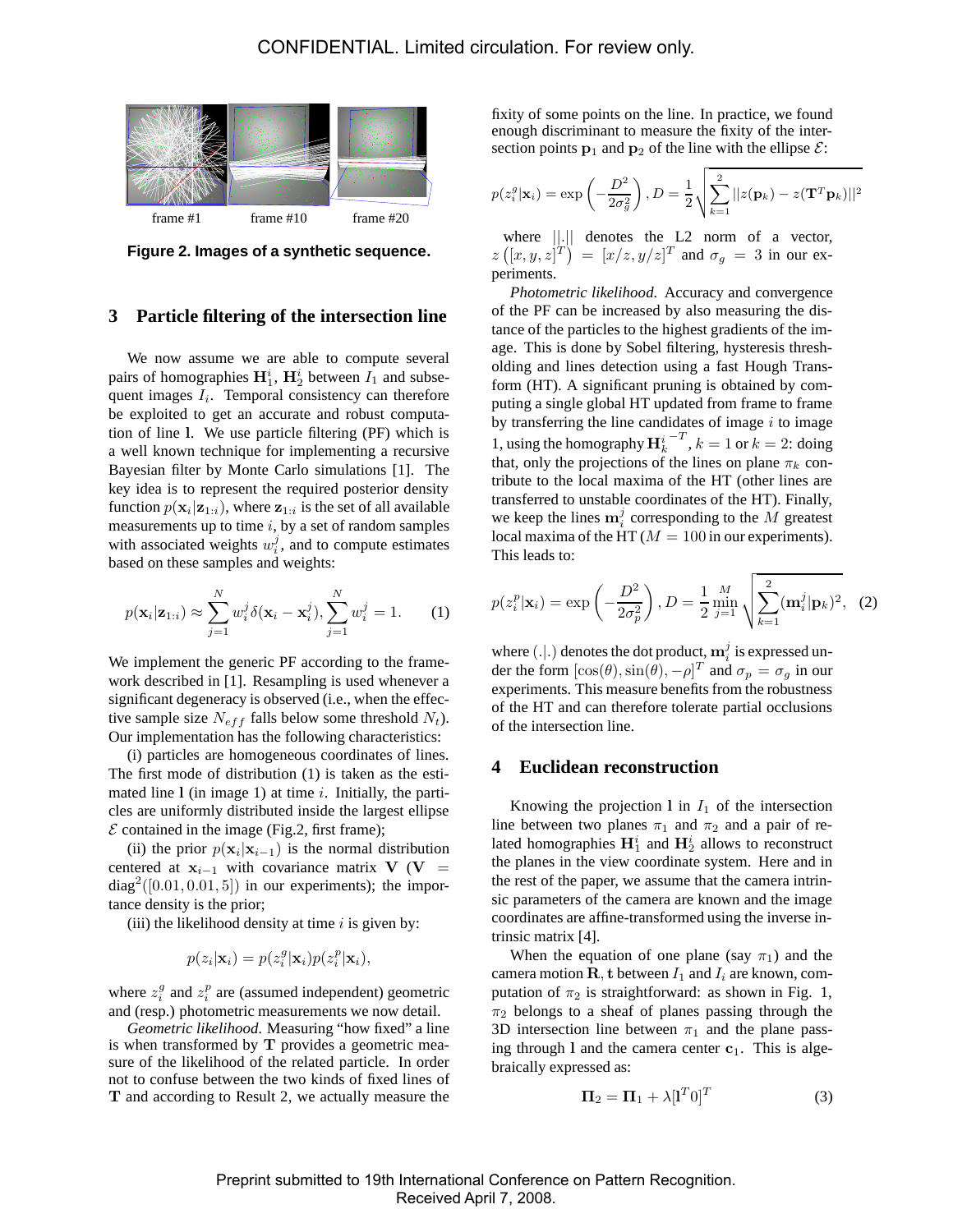where  $\mathbf{\Pi}_1 = [\mathbf{n}_1^T, d_1]^T$  and  $\mathbf{\Pi}_2 = [\mathbf{n}_2^T, d_2]^T$  are the equation vectors of the planes expressed in the first view coordinate system. In the common case where  $\pi_2$  is orthogonal to  $\pi_1$ , we directly obtain  $\Pi_2$  using  $\lambda = -1/(\mathbf{n}_1|\mathbf{l})$ . In the general case,  $\lambda$  can be determined performing a 1-parameter LMS optimization of the transfer error of  $n > 4$  points  $v_i$  on  $\pi_2$  (for instance, the vertices of the planar region). Indeed, any value of  $\lambda$ induces a homography  $\mathbf{H}(\lambda) = d_2(\lambda)\mathbf{R} + \mathbf{tn}_2(\lambda)^T$  [4], providing transfer errors  $||z(\mathbf{H}(\lambda)\mathbf{v}_i) - z(\mathbf{H}_2\mathbf{v}_i)||$ .

When no information is available about the cameraplanes geometry, structure and motion are computed using a higher degree optimization that requires an initial estimate. It is shown in [4] that the simultaneous estimate of the camera motion and the plane pose corresponding to a homography has in general two physical solutions which can be obtained using SVD. As we know two homographies, this twofold ambiguity can be removed by finding the common solution for camera motion: this provides initial values for R, t and the structure  $n_1, n_2, d_2$  of the planes ( $d_1$  determines the scale of the scene and is set to the assumed value of the height of the camera in  $I_1$ ). These values are then refined performing a 9 or 8-parameters optimization (parameters are  $\mathbf{R}, \mathbf{t}, \mathbf{n}_1$  and  $\lambda$  when the angle between  $\pi_1$  and  $\pi_2$  is unknown) of the transfer error of  $n \geq 4$  points on  $\pi_1$  and  $m \geq 4$  points on  $\pi_2$  using the Levenberg-Marquardt algorithm. It is shown in section 5 that a 9-parameter optimization converges faster and more accurately than a 11-parameter optimization that does not handle the knowledge of line l.

### **5 Synthetic results**

*Filtering parameters.* Synthetic tests have been performed in order to assess the effects of the number of particles  $N$  and the resampling threshold  $N_t$  over the convergence of the PF. A 80-frame sequence was used in which the camera followed a circular path while



**Figure 3. Convergence of the PF.**



**Figure 4. Structure and motion errors.**

pointing toward a horizontal and a vertical plane (Fig. 2). A Gaussian noise of standard deviation 0.3 was added to the coordinates of the points used to compute the inter-image homographies. Fig. 2 shows examples of particle distributions obtained in three images of the sequence. Figure 3 shows the mean number of frames (over 100 tests) needed to reach the convergence, for N varying from 20 to 1000 and  $N_t$  from 0 to N. The convergence is always reached, even for small values of N (except for  $N_t = 0$  due to the degeneracy problem). However, the convergence is faster for high values of  $N$  and when  $N_t$  is closer to  $N$ . These results led us to use  $N_t = N = 1000$  in our real experiments.

*Euclidean reconstruction.* Figure 4 shows the errors obtained on the normal to the horizontal plane and the  $x$ -coordinate of the camera translation when computing structure and motion between the first frame of the synthetic sequence and the next 50 frames. Errors are shown for the SVD, the 11-parameters optimization and the 9-parameters optimization (in that case the intersection line is extracted from a HT in the first frame). This graphic shows that the 9-parameters optimization can substantially improve the accuracy, especially when the baseline is small (except for too small baselines which lead to unstable results). Moreover, the mean number of iterations of the Levenberg-Marquardt algorithm is 3.9 for the 9-parameters optimization, against 6.7 for the 11-parameters optimization.

# **6 On-the-fly map building**

The previous theoretical results have been used to design an integrated system for building a multiplanar model of the scene as the camera is localized on the fly. The main characteristic of this system is that the user is able to assist the mapping tasks. In particular, visual assessments of the filtered intersection lines greatly reduce map corruptions. An intuitive interface controlled by only four keys is used to define blobs, indicate the PF convergence, and validate or invalidate the initial and further Euclidean reconstructions. All these interactions can be done on the fly while the camera is moving. As no mouse interaction is needed, the interface